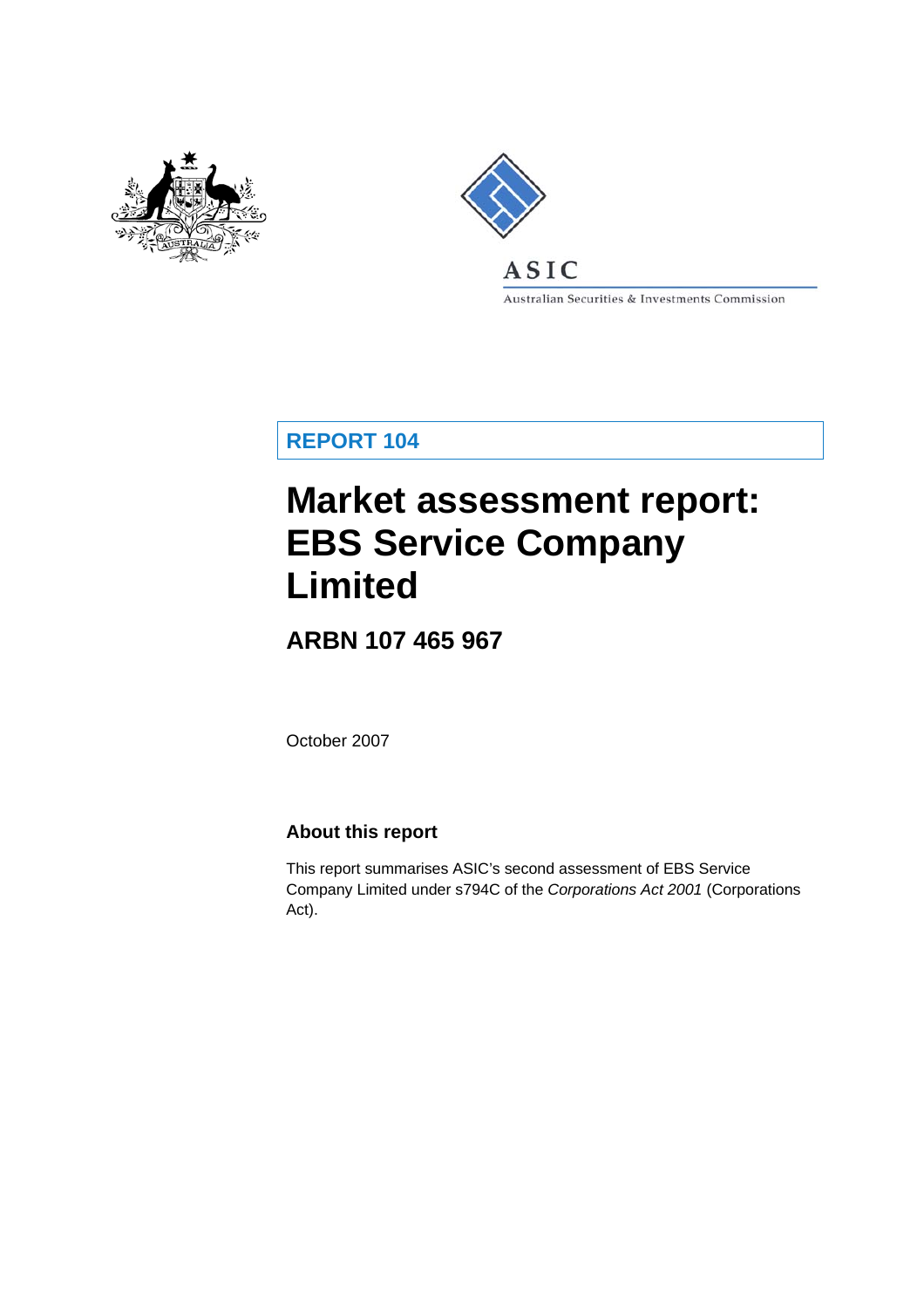#### **About ASIC regulatory documents**

In administering legislation ASIC issues the following types of regulatory documents.

**Consultation papers**: seek feedback from stakeholders on matters ASIC is considering, such as proposed relief or proposed regulatory guidance.

**Regulatory guides**: give guidance to regulated entities by:

- explaining when and how ASIC will exercise specific powers under legislation (primarily the Corporations Act)
- explaining how ASIC interprets the law
- describing the principles underlying ASIC's approach
- giving practical guidance (e.g. describing the steps of a process such as applying for a licence or giving practical examples of how regulated entities may decide to meet their obligations).

**Information sheets**: provide concise guidance on a specific process or compliance issue or an overview of detailed guidance.

**Reports**: describe ASIC compliance or relief activity or the results of a research project.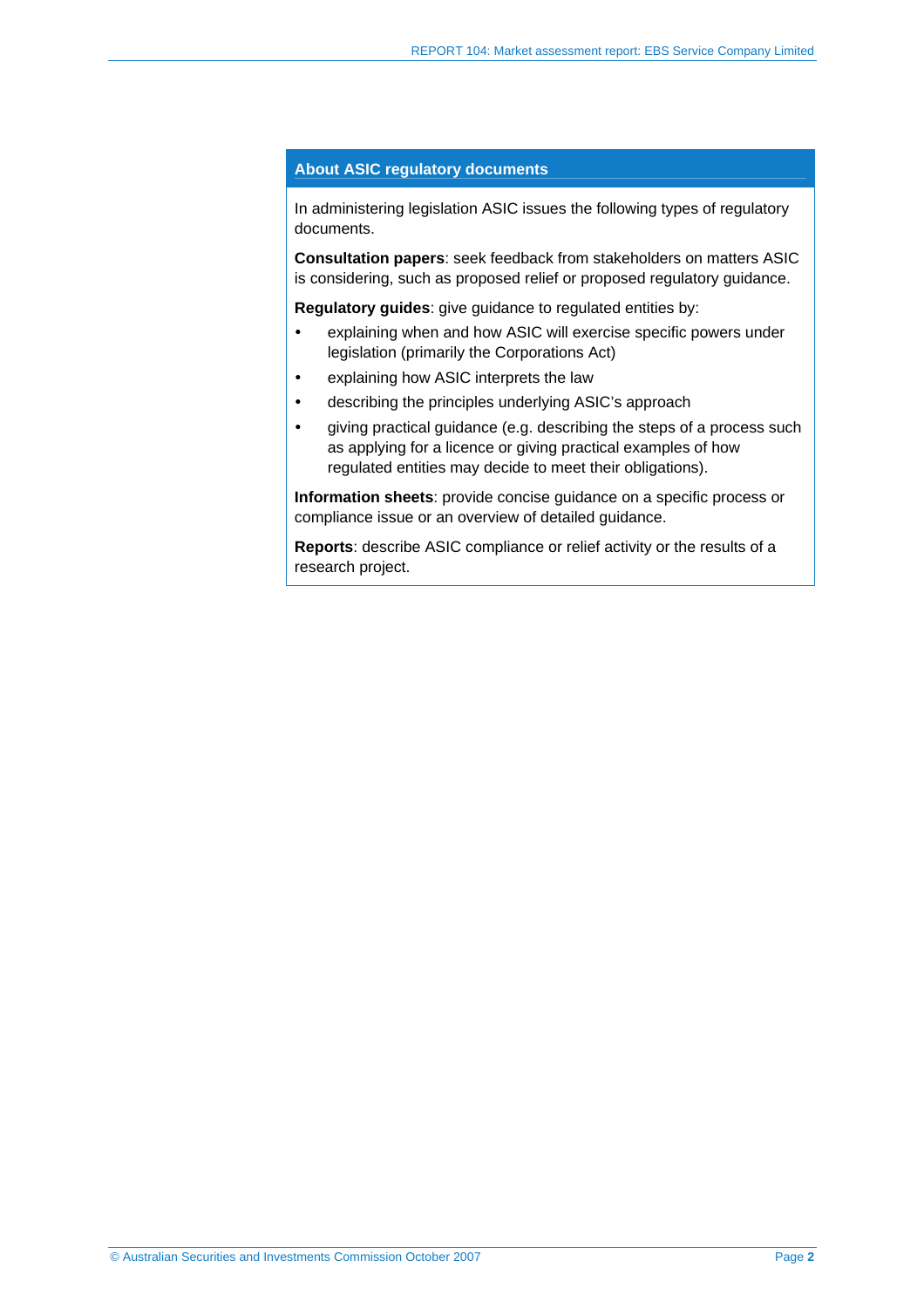## **Contents**

| A |  |
|---|--|
|   |  |
|   |  |
|   |  |
| в |  |
|   |  |
|   |  |
|   |  |
|   |  |
|   |  |
|   |  |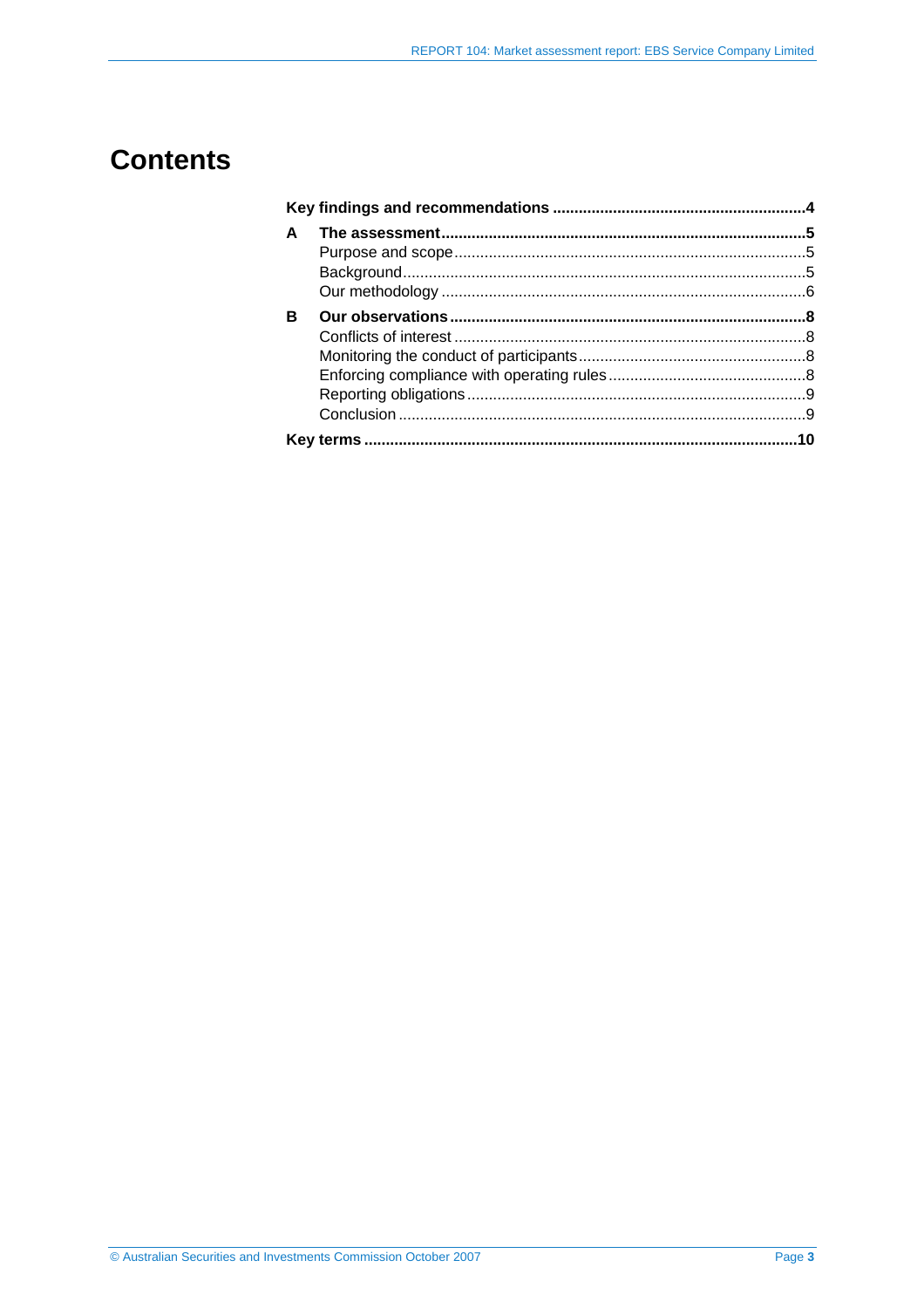## <span id="page-3-0"></span>**Key findings and recommendations**

## **Key findings**

1 ASIC is satisfied that EBS Service Company Limited (EBS) has adequate arrangements and resources for the supervision of its market in accordance with its obligations under s792A(c) of the Corporations Act.

### **Recommendations**

2 ASIC does not have any recommendations to make in relation to EBS's current supervisory arrangements.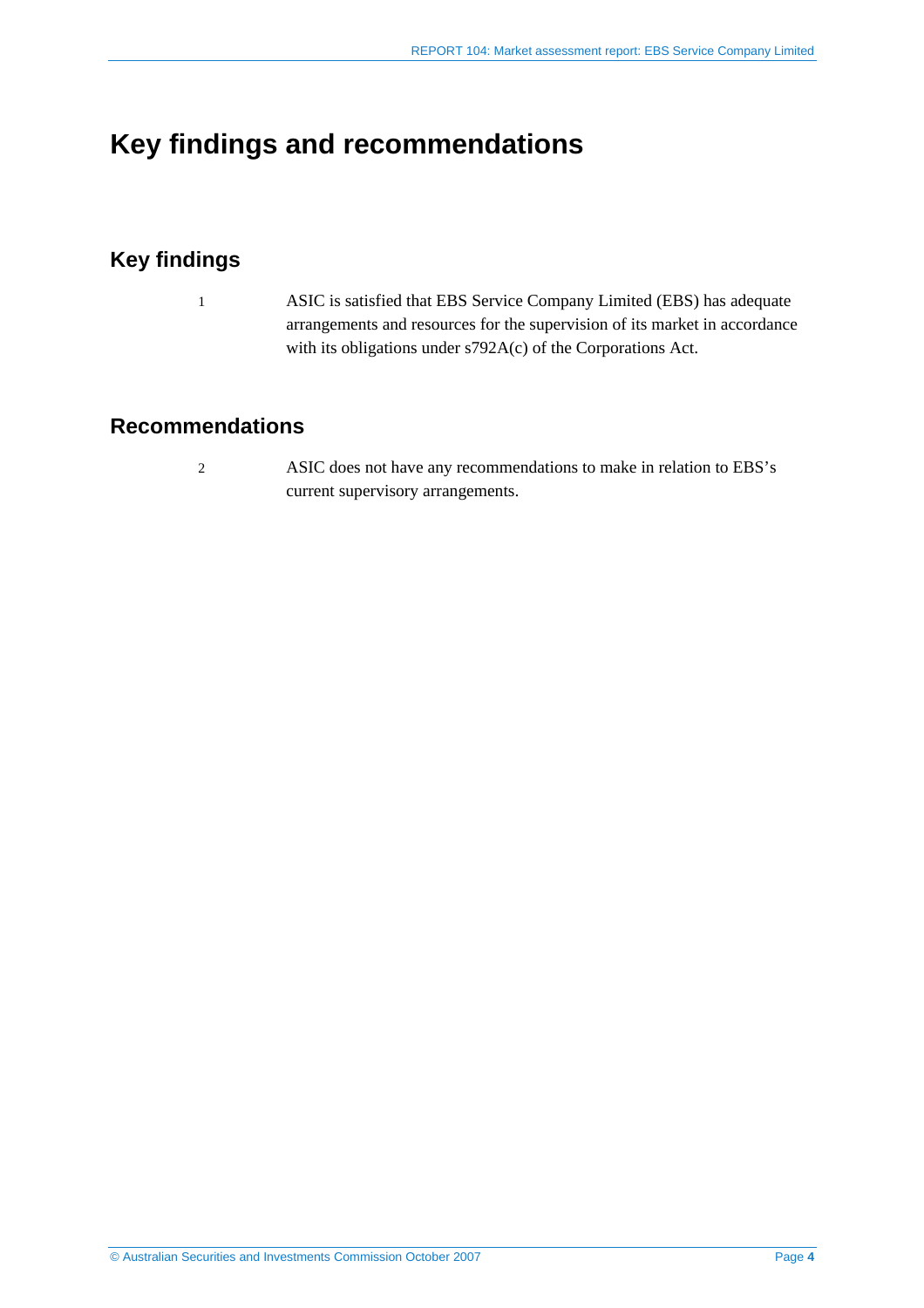## <span id="page-4-0"></span>**A The assessment**

#### **Key points**

ASIC conducts annual assessments of market licensees, such as EBS because it is required to do so under s794C of the Corporations Act.

The scope of our assessment must always include the obligations found in s792A(c), but we can include other Chapter 7 obligations.

ASIC uses the licensee's self-assessment reports, information from its previous assessments, ASIC's observation of the licensees' performance, market intelligence and other things to form a view of how well the licensee(s) have operated its market.

#### **Purpose and scope**

| Section 794C(2) requires ASIC to assess how well a market licensee |
|--------------------------------------------------------------------|
| complies with its obligations in $s792A(c)$ at least once a year.  |

- 4 Section 792A(c) requires a market licensee to have adequate arrangements for supervising the market including arrangements for:
	- handling conflicts between the commercial interests of the licensee and the need for the licensee to ensure that the market is fair, orderly and transparent;
	- monitoring the conduct of participants on or in relation to the market; and
	- enforcing compliance with the market's operating rules.
- 5 In addition, s794C(1) permits ASIC to extend the scope of its assessment to review how well EBS complies with any or all of its obligations under Chapter 7.

### **Background**

#### **EBS Service Company Limited**

6 EBS is a Swiss incorporated subsidiary of EBS Group Limited. EBS Group Limited and its subsidiaries were acquired in June 2006, by ICAP plc, a company listed on the London Stock Exchange.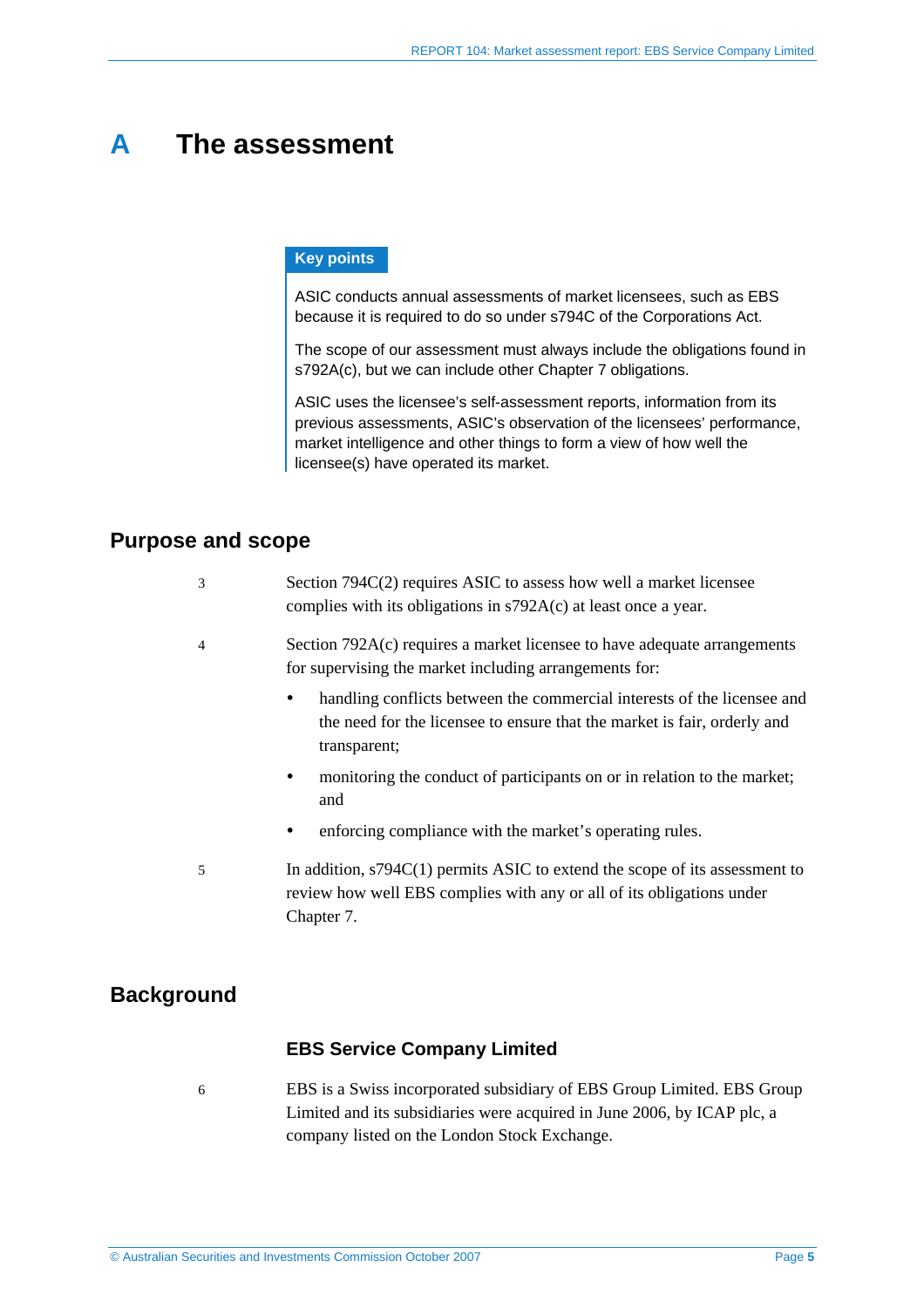- <span id="page-5-0"></span>7 The merger of these two entities has not affected the Australian market licence (AML) of EBS or its obligations as a market licensee.
- 8 From an operational perspective, EBS Group Limited and its affiliates, including EBS, (together, the EBS Group) are managed as a single group by the Executive Management Team made up of staff employed by affiliated companies EBS Dealing Resources, Inc., EBS Dealing Resources International Limited and subsidiaries of ICAP plc. In the case of EBS, the Executive Management Team provides recommendations to the directors of EBS, and if approved by the directors, these recommendations are implemented by the Executive Management Team.

#### **The EBS market—EBS Spot**

- 9 EBS has been operating the market known as EBS Spot in Australia since 14 March 2005 pursuant to an AML granted under s795B(1). The AML was varied on 21 December 2006, to permit EBS to facilitate trading in two additional precious metals: palladium and platinum.
- 10 EBS Spot is an electronic anonymous deal-matching trading system that facilitates trading by participants in spot foreign exchange and precious metals (i.e., gold, silver, palladium and platinum). The trades are matched automatically by EBS Spot's IT system on a credit-price-time priority.
- 11 Trades occur on an anonymous basis with the identity of the counterparty unknown to the participants before the trade is executed. However the system will only match trades between participants who have established mutual credit limits with each other.

## **Our methodology**

#### **Our assessment process**

- 12 ASIC uses the formal assessment process to examine whether a market licensee has been and is continuing to meet its supervisory obligations. We also use the process to identify areas where improvements may be needed to enable the market licensee to meet its obligations in the future.
- 13 Our assessment and the views expressed in this report are a combination of processes which include the ongoing interaction we have with EBS in our role as the regulator of financial markets and information we gathered for the specific purpose of the assessment.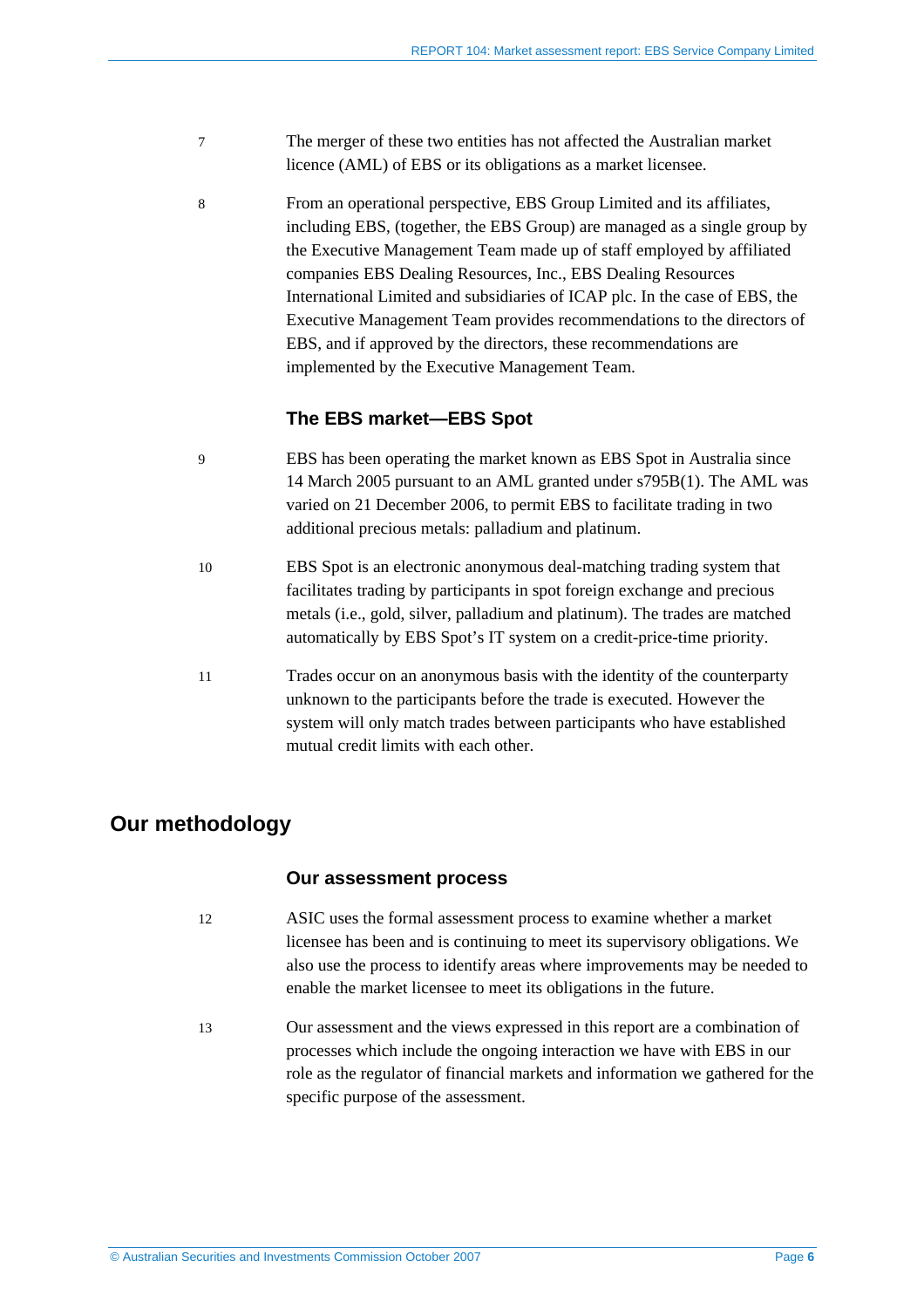#### **What we considered**

- 14 In conducting our assessment we considered:
	- information we received from and about EBS in the ordinary course of our dealings;
	- y EBS's s792F annual regulatory report;
	- y EBS's half-yearly reports to ASIC; and
	- how well EBS might comply with its obligations in the future.

#### **Consultation**

15 We have discussed the results of our assessment with EBS, seeking their comments on both the factual matters set out in this report and our conclusions.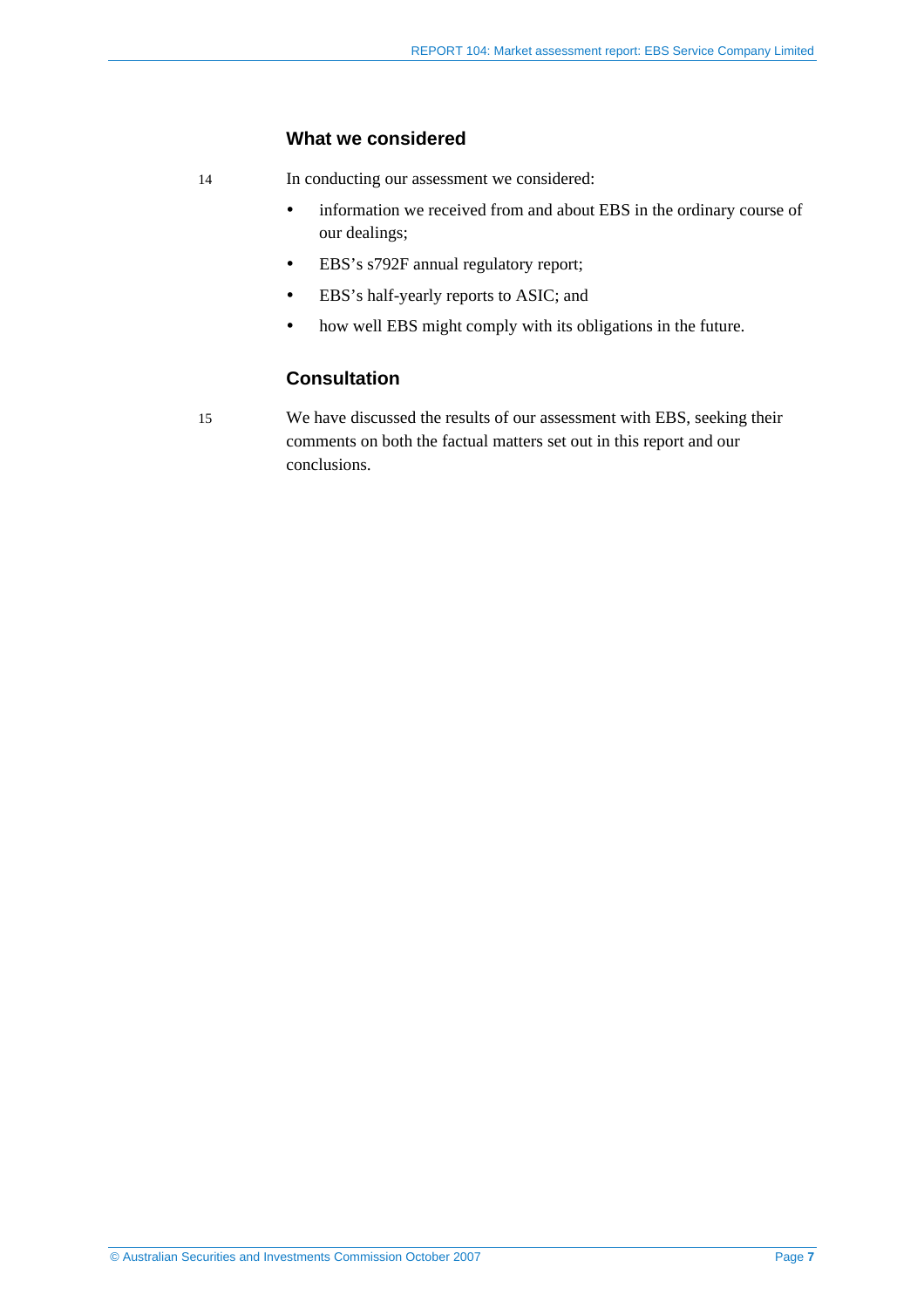## <span id="page-7-0"></span>**B Our observations**

#### **Key points**

As part of this assessment ASIC has considered the adequacy of EBS's arrangements for supervising its market, including arrangements for:

- handling conflicts between the commercial interests of the market licensee and the need for the market licensee to ensure that the market is fair, orderly and transparent;
- monitoring the conduct of participants on or in relation to the market; and
- enforcing compliance with the market's operating rules.

ASIC has also considered EBS's compliance with its reporting obligations under the Corporations Act.

## **Conflicts of interest**

| 16 | ASIC considers that EBS's arrangements for handling conflicts of interest<br>are adequate because of the nature of the market and the nature of the<br>market's participants.                               |
|----|-------------------------------------------------------------------------------------------------------------------------------------------------------------------------------------------------------------|
| 17 | EBS is aware that there may be conflicts of interest between its commercial<br>interests and its supervisory duties and has arrangements in place for<br>managing such conflicts.                           |
| 18 | The market is restricted to participants who, it is reasonable to assume,<br>understand the risks involved in the market and have the resources to<br>adequately represent and protect their own interests. |
| 19 | ASIC is not aware of any significant conflicts of interest events occurring<br>during the assessment period.                                                                                                |

### **Monitoring the conduct of participants**

20 EBS has arrangements for monitoring the conduct of participants that are adequate for the nature of the market it operates.

### **Enforcing compliance with operating rules**

21 EBS has adequate arrangements for enforcing compliance with its operating rules. During this assessment period EBS has published the operating rules on the EBS corporate website.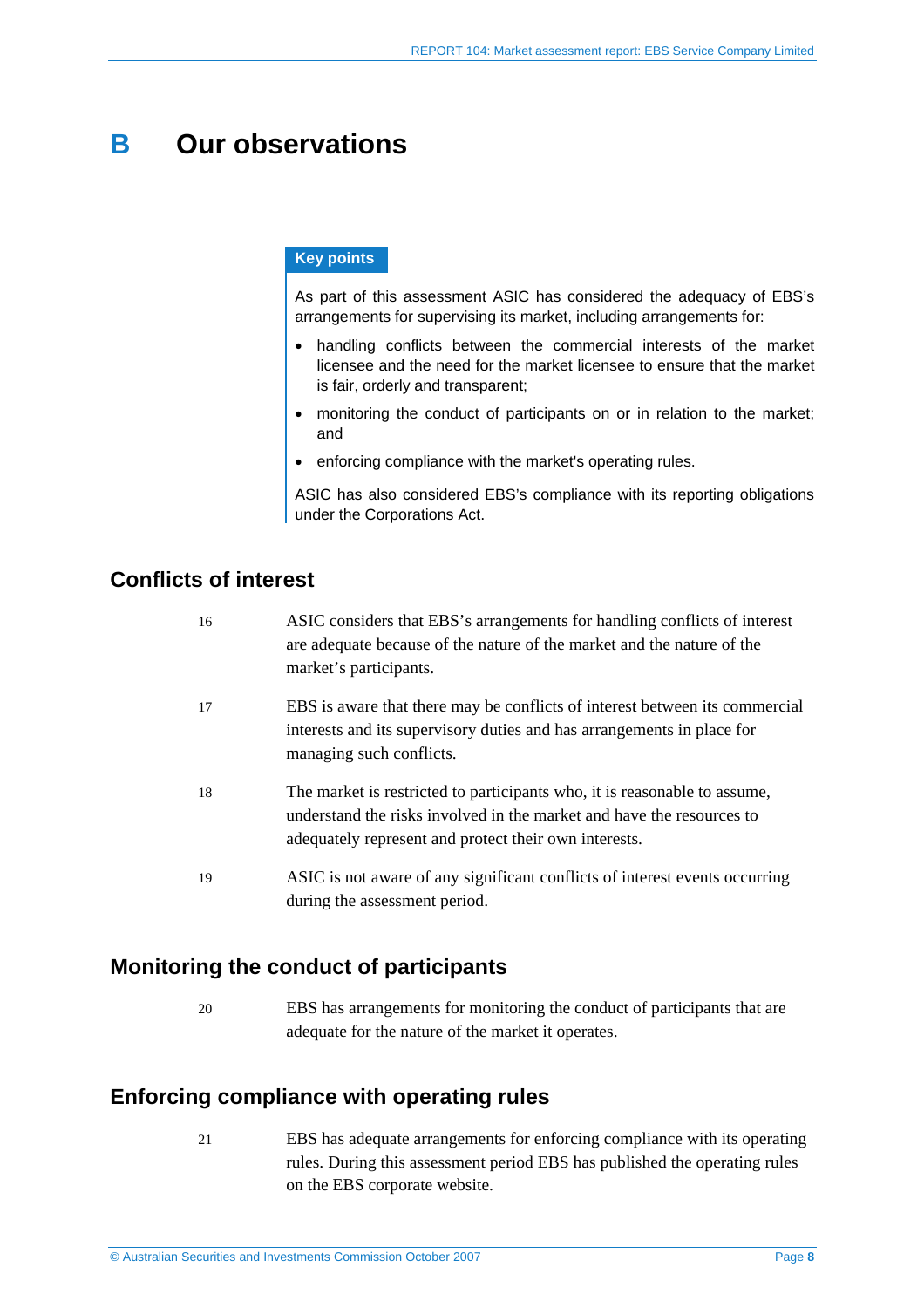<span id="page-8-0"></span>22 ASIC is not aware of EBS substantially changing the processes, which were outlined in its application for an AML, in relation to the enforcement of compliance with its operating rules

## **Reporting obligations**

#### **Annual regulatory report**

23 EBS lodged with ASIC its s792F annual regulatory report for the period 1 January 2006 to 31 December 2006 on 29 March 2007. ASIC notes that this report was lodged within the required period and it contained the information required.

#### **Reports required by licence**

- 24 Under section 8 of the AML, EBS must lodge reports with ASIC every six months. The report must contain details of the volumes traded on the market in Australia and globally, and must list all Australian participants of the market.
- 25 ASIC notes that the section 8 reports for this assessment period were lodged within the required time and contained the prescribed information.

## **Conclusion**

- 26 ASIC considers that EBS has adequate arrangements for the supervision of its market in accordance with its obligations under s792A(c).
- 27 Our conclusion is based on the assessment that we conducted and the following observations drawn from information gathered during the assessment process:
	- y ASIC is not aware of EBS substantially changing the arrangements it has in place for supervising the market from the description provided in its AML application;
	- no serious market failures or disruptions have come to our attention; and
	- y during the assessment period no information came to our attention to suggest that the supervisory arrangements in place were not operating properly.